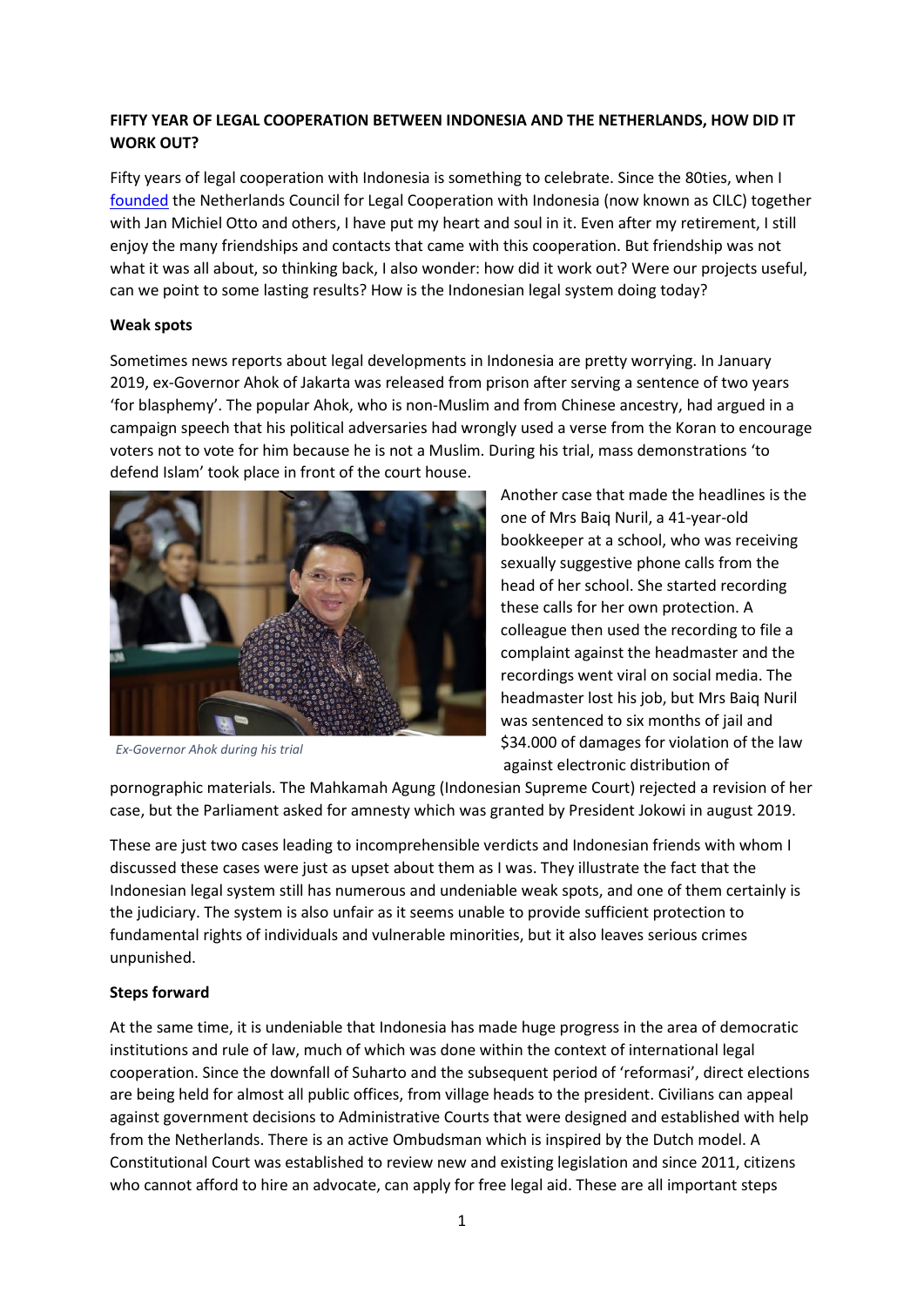forward, but apparently the resulting system is still far from perfect. Building and reforming legal institutions does not automatically lead to a just society. Establishing the rule of law is a complex and slow process that involves a change of the role and function of law in society. It is a process that goes beyond the scope of regular development projects and perhaps even beyond the fifty years of legal cooperation especially when one takes into account the difficult situation at that time where Indonesia's legal system was in.

## **Decline of the legal system**

In the turbulent and unstable times after 1949, the role and function of the law more and more became subordinate to politics and military power. Soekarno once said that "It is difficult to make a revolution with jurists" and it is hardly surprising that Soekarno showed little interest in the proper maintenance of Indonesia's legal system. After Soekarno launched his 'Guided Democracy' in 1959, the independent judiciary in fact ceased to exist. The situation did not much improve when Suharto seized power in 1967. Sebastiaan Pompe's book, ['The Indonesian Supreme Court, A study of](https://www.cornellpress.cornell.edu/book/9780877277385/the-indonesian-supreme-court/)  [institutional collapse'](https://www.cornellpress.cornell.edu/book/9780877277385/the-indonesian-supreme-court/) (New York 2005), which describes the decline and finally the collapse of the judiciary during the 40-year period after Indonesia's independence is well worth a read.

It was only after the establishment in 1985 of the 'Netherlands Council for Legal Cooperation with Indonesia' that the first steps to improvement were taken. One of the first joined projects included the compilation and printing of 2000 books with an up to date collection of prevailing legislation for all Indonesian judges, which had been not available until that time. The then vice-president of the Indonesian Supreme Court, Mr Asikin Kusumaatmadja, put together a team of 'flying judges' that provided training to judges all over Indonesia in how to use this compilation of legislation and how to look up relevant articles and provisions. Pretty basic support actually and indeed a long way to go.



*Soekarno addresses the masses in 1945*

### **Nation building**

Another part of the explanation why the system is still so weak is that Indonesia is in fact still coping with a fundamental process of becoming a nation. What kind of society will Indonesia become? This process of 'nation building' started already before World War II with the activities of the nationalist movement in the Dutch Indies and got a huge boost during World War II and the subsequent struggle for independence. After 1949 Soekarno saw the formation of an inclusive society, under the banner of 'Unity in Diversity' and with the Pancasila\*) as its philosophical fundament, as his primary mission. The seizure of power by

Suharto after the failed coup of September 1965 was extremely violent. The anti-left campaigns initiated by the army under guidance of Suharto finally resulted in an estimated 500.000 to 1 million people dead and 12.000 arrested political detainees. Under the New Order of president Suharto there was no place for Indonesians with leftist ideas, a situation that has not really changed to today. In those years Islamic organisations were also strictly controlled and supervised by the State.

After Suharto's downfall in 1998, democratic forces were freed and an era of 'reformasi' began, but extreme and intolerant Islamic groups, such as FPI also benefitted from the new democratic freedom and since then are trying to enlarge their influence, sometimes using the regular democratic institutions, but often through intimidation with the help of gangs of thugs. These confrontations and the heated debate on the place of Islam and other religions in Indonesian society certainly put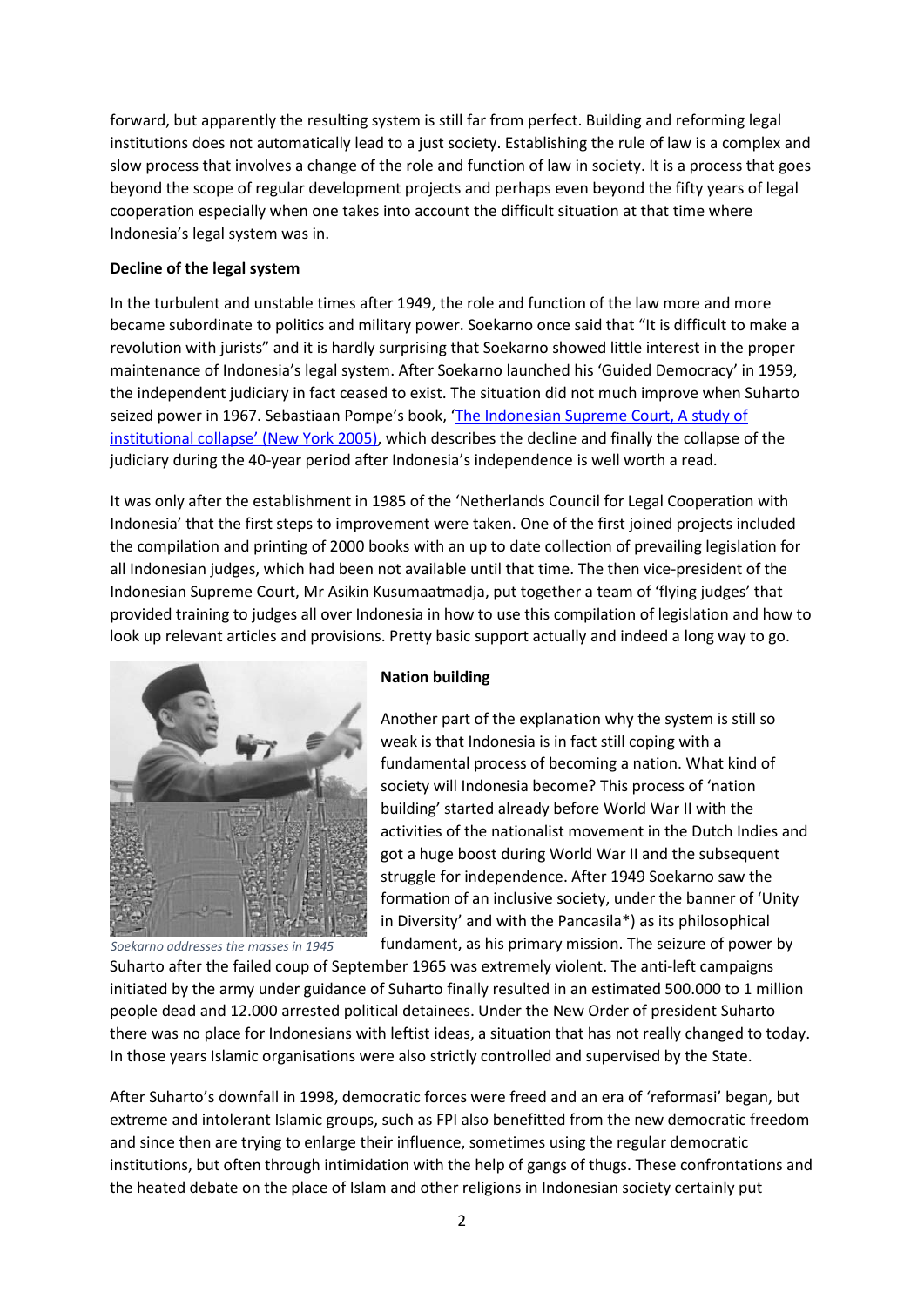pressure on the judiciary -as the Ahok case shows- and hamper the normal democratic process of legislation. It has for example a paralyzing effect on the complicated process of drafting the new criminal code which started almost thirty years ago. The last version of the draft code was heavily criticised by inter alia human rights organisations and women's organisations because it could easily contribute to violations of fundamental rights, such as freedom of speech, of religion, women rights etc. All in all, the poor condition of the legal system in the 1980s as well as the growing pains of the process of becoming one nation have hampered and slowed down the efforts to establish the rule of law.

### **The value of international cooperation**

In sum, what has been the value and impact of the legal cooperation between Indonesia and the Netherlands? Was it a sensible thing to do, fifty years ago, to engage in a long-term legal cooperation with Indonesia under Soeharto? Or was the late professor Wertheim right when he wrote in the Amsterdam University Journal 'Folia Civitatis' in 1986 that 'this cooperation about the rule of law with the Suharto regime is a foolish thing to do'? In those early years we used to defend the initiative to set up this legal cooperation by saying this program was supposed to open the windows of a closed and neglected legal system. We also stated that, indeed, it was foolish to expect quick results, but that exchange of new ideas and exchange of people and training of teachers, judges and other



*Training Legislative Drafting at CILC, The Hague*

jurists were a necessary first step for further improvements in a hopefully better future.

In a [recent](https://www.nrc.nl/nieuws/2019/11/13/veel-autoritaire-staten-zijn-intern-juist-zwak-a3980109) article in NRC/Handelsblad about democratic regimes with a dictatorial past, Thomas Carothers – founder and Director of the Democracy and Rule of Law Project at the Carnegie Endowment, Washington DC - seems to prove us right. Interestingly he takes Indonesia as an example of a young and vital democracy that, contrary to countries such as Hungary and Brazil, seems to be able to cope with its internal

disagreements in a democratic way in spite of its autocratic history. Carothers sees the international support received by Indonesian NGO's and democratic organisations during the Suharto period (including Dutch-Indonesian legal cooperation) as an important factor that contributed to the vitality and resilience of Indonesia's democratic institutions nowadays. And indeed, in legal education, law drafting and also in the judiciary, nowadays jurists who followed international training programs occupy key positions and sometimes form small nuclei of new initiatives and change. Many human rights, legal aid and environmental organisations that received support from the Netherlands do still exist and some have indeed grown bigger and stronger. Interestingly enough, a number of these NGO's (e.g. PSHK, LEIP and ICEL) also do cooperate in a constructive and creative manner with ministries such as Bappenas, Environment, Forestry and even with the Mahkamah Agung to initiate reforms or new legislation. At the many seminars and meetings that are part and parcel of the Indonesian administrative culture it is the young, highly educated (often with a degree from abroad) and well-informed representative of a NGO or a law faculty who comes up with a sharp analysis and a proposal to do things differently.

Another interesting direct result of the Indonesian Dutch legal cooperation over the past years is the fast-growing popularity of socio-legal studies, which is a field of study that enables Indonesian jurists to do research in the way the legal system is functioning. In a [recent interview](https://www.hukumonline.com/berita/baca/lt5dc515df9c813/kala-profesor-hukum-belanda-klarifikasi-warisan-hukum-belanda-di-indonesia) in 'Hukum Online'